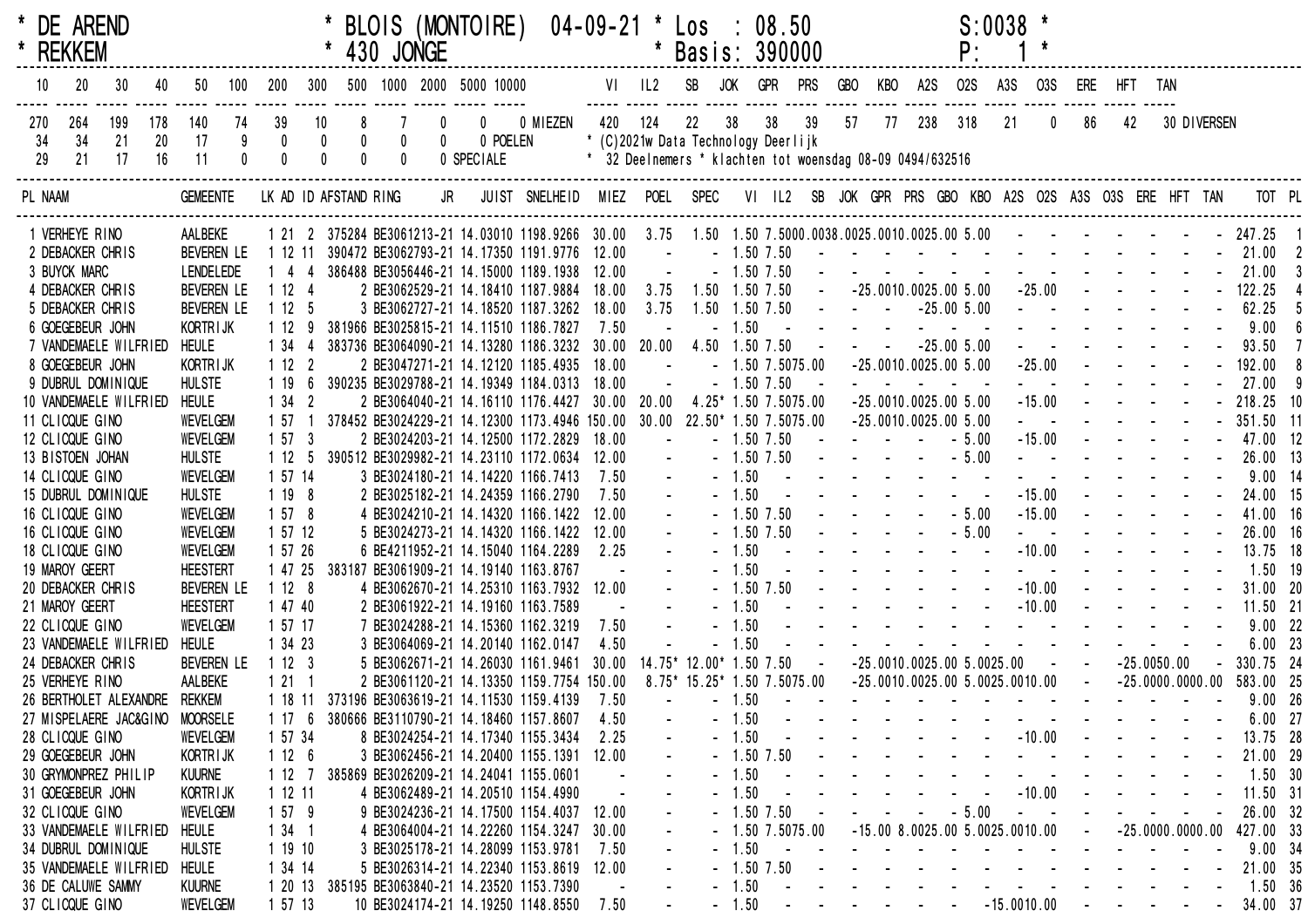| * | <b>DE ARENI</b> |
|---|-----------------|
| * | DCKKCM          |

| DE AREND      | * BLOIS (MONTOIRE)  04-09-21 * Los : 08.50 |                 | $S:0038$ * |  |
|---------------|--------------------------------------------|-----------------|------------|--|
| <b>REKKEM</b> | * 430 JONGE                                | * Basis: 390000 |            |  |

| PL NAAM                | <b>GEMEENTE</b>   |            |   | LK AD ID AFSTAND RING | JR                                                  | JUIST SNELHEID MIEZ POEL SPEC |                   |                  |                |                    |                  |            |                                   |                                                                 |                                             |                                                                                                                       | VI IL2 SB JOK GPR PRS GBO KBO A2S O2S A3S O3S ERE HFT TAN                                                                                                                                                                     |            |                                                           |                    |  | TOT PL            |  |
|------------------------|-------------------|------------|---|-----------------------|-----------------------------------------------------|-------------------------------|-------------------|------------------|----------------|--------------------|------------------|------------|-----------------------------------|-----------------------------------------------------------------|---------------------------------------------|-----------------------------------------------------------------------------------------------------------------------|-------------------------------------------------------------------------------------------------------------------------------------------------------------------------------------------------------------------------------|------------|-----------------------------------------------------------|--------------------|--|-------------------|--|
| 38 CLICQUE GINO        | <b>WEVELGEM</b>   | 1 57 20    |   |                       | 11 BE3024240-21 14.19480 1147.5197                  |                               | 7.50              |                  |                | $-1.50$ $    -$    |                  |            |                                   |                                                                 |                                             |                                                                                                                       |                                                                                                                                                                                                                               |            |                                                           |                    |  | 9.0038            |  |
| 38 CLICQUE GINO        | <b>WEVELGEM</b>   | 1 57 42    |   |                       | 12 BE3024218-21 14.19480 1147.5197                  |                               | 2.25              |                  | $-1.50$        |                    |                  |            |                                   |                                                                 |                                             | the contract of the contract of                                                                                       | $-10.00$                                                                                                                                                                                                                      |            |                                                           |                    |  | 13.75 38          |  |
| 40 MAROY GEERT         | <b>HEESTERT</b>   | 1 47 35    |   |                       | 3 BE3064386-21 14.24070 1146.8659                   |                               |                   |                  | $-1.50$        |                    |                  |            |                                   |                                                                 |                                             |                                                                                                                       |                                                                                                                                                                                                                               |            |                                                           |                    |  | $1.50$ 40         |  |
| 41 DEBACKER CHRIS      | <b>BEVEREN LE</b> | 1 12 10    |   |                       | 6 BE3062714-21 14.30580 1145.1911                   |                               | 12.00             | $\sim$           | $-1.50$ 7.50   |                    |                  |            |                                   |                                                                 |                                             | $\mathbf{1}^{\prime}$ , $\mathbf{1}^{\prime}$ , $\mathbf{1}^{\prime}$ , $\mathbf{1}^{\prime}$ , $\mathbf{1}^{\prime}$ | $-10.00$                                                                                                                                                                                                                      |            |                                                           |                    |  | 31.00 41          |  |
| 42 GOEGEBEUR JOHN      | KORTR I JK        | 1124       |   |                       | 5 BE3062475-21 14.24050 1143.3255                   |                               | 12.00             | $\sim$           | $-1.50$ $7.50$ |                    | $\sim$ $-$       |            |                                   |                                                                 |                                             | $\omega_{\rm{eff}}=0.01$ and $\omega_{\rm{eff}}=0.01$                                                                 | and the state of the state of                                                                                                                                                                                                 |            |                                                           |                    |  | 21.00 42          |  |
| 43 VERSCHOOT JOEL      | <b>INGELMUNST</b> | 1 6 1      |   |                       | 392751 BE3060700-21 14.34300 1140.0610              |                               | 98.00*            |                  |                | $-1.5075.00$       |                  | $\sim 100$ | $\sim$                            |                                                                 |                                             | $-25.002.00$                                                                                                          | $\omega_{\rm{eff}}=2.0\pm0.00$                                                                                                                                                                                                |            |                                                           |                    |  | 209.00 43         |  |
| 44 VANDEMAELE WILFRIED | <b>HEULE</b>      | 1 34 12    |   |                       | 6 BE3064074-21 14.26410 1139.7535                   |                               | 12.00             |                  | $-1.50$ 7.50   |                    | $\sim$ $-$       |            |                                   |                                                                 |                                             | $\sim$ $-$                                                                                                            | $-10.00$                                                                                                                                                                                                                      |            |                                                           |                    |  | 31.00 44          |  |
| 45 DUBRUL DOMINIQUE    | <b>HULSTE</b>     | 1197       |   |                       | 4 BE3025180-21 14.33179 1136.7227                   |                               | 7.50              |                  | $-1.50$        | $\sim$ $-$         | $\sim$ 100 $\pm$ |            |                                   |                                                                 | $\mathbf{m} = \mathbf{m} \times \mathbf{m}$ |                                                                                                                       | $-15.0010.00$                                                                                                                                                                                                                 |            | <b>Contract Contract Contract</b>                         |                    |  | 34.00 45          |  |
| 46 DEBACKER CHRIS      | BEVEREN LE        | 1121       |   |                       | 7 BE3076655-21 14.33530 1135.4781                   |                               | $38.00*$          |                  | $-1.50$ 7.50   |                    |                  | $\sim 100$ |                                   |                                                                 | $-10.00$                                    |                                                                                                                       | and a straight and a straight                                                                                                                                                                                                 |            |                                                           |                    |  | 57.00 46          |  |
| 47 NOPPE MARCEL        | Marke             | $1\quad 4$ |   |                       | 379725 BE3063668-21 14.24310 1135.1452              |                               | 7.50              |                  | $-1.50$ $7.50$ |                    |                  |            |                                   |                                                                 |                                             |                                                                                                                       | and a series of the contract of the                                                                                                                                                                                           |            |                                                           |                    |  | 16.50 47          |  |
| 48 DUBRUL DOMINIQUE    | <b>HULSTE</b>     | 1 19 17    |   |                       | 5 BE3026301-21 14.34179 1133.4211                   |                               | 2.25              |                  | $-1.50$        |                    |                  |            | and the state of the state of the |                                                                 |                                             |                                                                                                                       |                                                                                                                                                                                                                               |            |                                                           |                    |  | $3.75$ 48         |  |
| 49 BISTOEN JOHAN       | <b>HULSTE</b>     | 1121       |   |                       | 2 BE3025848-21 14.34420 1132.9040                   |                               | 30.00             |                  | $-1.50$ 7.50   |                    |                  |            |                                   |                                                                 |                                             | $\mathbf{u} = \mathbf{u} + \mathbf{u}$ , where $\mathbf{u} = \mathbf{u}$                                              | $-10.00 - -$                                                                                                                                                                                                                  |            |                                                           |                    |  | 49.00 49          |  |
| 50 VERHEYE RINO        | AALBEKE           | 1 21 12    |   |                       | 3 BE3061251-21 14.22160 1129.4663                   |                               |                   |                  | $-1.50$        |                    |                  |            |                                   |                                                                 |                                             |                                                                                                                       | design and a state of the state of the                                                                                                                                                                                        |            |                                                           |                    |  | 1.50 50           |  |
| 51 BISTOEN JOHAN       | <b>HULSTE</b>     | 1124       |   |                       | 3 BE3025829-21 14.35560 1128.8649                   |                               | 18.00             | $\sim$           | $-1.50$ 7.50   |                    |                  |            |                                   |                                                                 |                                             |                                                                                                                       |                                                                                                                                                                                                                               |            |                                                           |                    |  | 27.00 51          |  |
| 52 GRYMONPREZ PHILIP   | <b>KUURNE</b>     | 1124       |   |                       | 2 BE3026255-21 14.31581 1128.3764                   |                               | 12.00             |                  | $-1.50$ 7.50   |                    |                  |            |                                   |                                                                 |                                             | <b>Service Control</b>                                                                                                | $-10.00$                                                                                                                                                                                                                      |            |                                                           |                    |  | 31.00 52          |  |
| 53 GRYMONPREZ PHILIP   | <b>KUURNE</b>     | 1122       |   |                       | 3 BE3026240-21 14.32031 1128.1015                   |                               | 30.00             |                  | $-1.50$ 7.50   |                    |                  |            |                                   |                                                                 |                                             |                                                                                                                       |                                                                                                                                                                                                                               |            |                                                           |                    |  | 39.00 53          |  |
| 54 BUYCK MARC          | <b>LENDELEDE</b>  | 141        |   |                       | 2 BE3056443-21 14.33080 1126.3493                   |                               | $30.00*$          |                  | $-1.50$ 7.50   |                    |                  |            |                                   |                                                                 |                                             | $\Delta \phi = \Delta \phi = 0.02$                                                                                    | $-10.00$                                                                                                                                                                                                                      |            |                                                           |                    |  | 49.00 54          |  |
| 55 VERSTRAETE KRISTOF  | WIELSBEKE         | 1 42 35    |   |                       | 393897 BE3046458-21 14.39480 1126.0635              |                               |                   |                  | $-1.50$        |                    |                  |            |                                   |                                                                 |                                             |                                                                                                                       | and a series of the contract and a                                                                                                                                                                                            |            |                                                           |                    |  | 1.50 55           |  |
| 56 BERTHOLET ALEXANDRE | Rekkem            | 1 18 14    |   |                       | 2 BE3063508-21 14.21530 1124.4795                   |                               | 0.75              |                  |                |                    |                  |            |                                   |                                                                 |                                             |                                                                                                                       |                                                                                                                                                                                                                               |            |                                                           |                    |  | 0.75556           |  |
| 57 VERHEYE RINO        | AALBEKE           | 1214       |   |                       | 4 BE3061124-21 14.23480 1124.2780                   |                               | 30.00             |                  |                | $-1.50$ $7.50$ $-$ |                  |            |                                   |                                                                 |                                             |                                                                                                                       | $-10.00$                                                                                                                                                                                                                      |            |                                                           |                    |  | 49.00 57          |  |
| 58 GRYMONPREZ PHILIP   | <b>KUURNE</b>     | 1121       |   |                       | 4 BE3026233-21 14.33141 1124.2123                   |                               | $18.00*$          |                  | $-1.50$ $7.50$ |                    |                  |            |                                   | $\Delta\phi$ and $\Delta\phi$ and $\Delta\phi$ and $\Delta\phi$ |                                             |                                                                                                                       | $-15.0010.00$                                                                                                                                                                                                                 | $\sim 100$ |                                                           | $-25.0000.0000.00$ |  | 277.00 58         |  |
| 59 CLICQUE GINO        | <b>WEVELGEM</b>   | 1 57 29    |   |                       | 13 BE3024193-21 14.26500 1123.5586                  |                               | 2.25              |                  | $-1.50$        |                    |                  |            |                                   |                                                                 |                                             |                                                                                                                       | the contract of the contract of                                                                                                                                                                                               |            |                                                           |                    |  | $3.75$ 59         |  |
| 60 MALFAIT IVAN        | <b>BEVEREN LE</b> | 1133       |   |                       | 388687 BE3101936-21 14.36010 1123.3187              |                               | 2.25              |                  | $-1.50$        |                    |                  |            |                                   |                                                                 |                                             |                                                                                                                       |                                                                                                                                                                                                                               |            |                                                           |                    |  | 3.7560            |  |
| 61 CLICQUE GINO        | <b>WEVELGEM</b>   | 1 57 38    |   |                       | 14 BE3024171-21 14.27120 1122.3369                  |                               | 2.25              |                  | $-1.50$        |                    |                  |            |                                   |                                                                 |                                             |                                                                                                                       | $-10.00$                                                                                                                                                                                                                      |            |                                                           |                    |  | 13.75 61          |  |
| 62 DUBRUL DOMINIQUE    | <b>HULSTE</b>     | 119        |   |                       | 6 BE3025172-21 14.37429 1122.2841                   |                               | 18.00             |                  | $-1.50$ 7.50   |                    |                  |            |                                   |                                                                 |                                             | $\mathbf{u} = \mathbf{u} + \mathbf{u}$ , where $\mathbf{u} = \mathbf{u}$                                              | $-10.00$                                                                                                                                                                                                                      |            |                                                           |                    |  | 37.00 62          |  |
| 63 DECUYPERE THIBAUT   | ANZEGEM IN        | $1\quad6$  | 3 |                       | 388425 BE3066837-21 14.36180 1121.6431              |                               | 18.00             |                  | $-1.50$        |                    |                  |            |                                   |                                                                 |                                             |                                                                                                                       | $\mathbf{a}^{\prime}$ , $\mathbf{a}^{\prime}$ , $\mathbf{a}^{\prime}$ , $\mathbf{a}^{\prime}$ , $\mathbf{a}^{\prime}$                                                                                                         |            |                                                           |                    |  | 19.50 63          |  |
| 64 MAROY GEERT         | <b>HEESTERT</b>   | 1478       |   |                       | 4 BE3061801-21 14.31570 1120.5937                   |                               | 12.00             |                  | 1.50           |                    |                  |            |                                   |                                                                 |                                             |                                                                                                                       | $-10.00$                                                                                                                                                                                                                      |            |                                                           |                    |  | 23.50 64          |  |
| 65 VANDEMAELE WILFRIED | <b>HEULE</b>      | 1 34 13    |   |                       | 7 BE3064111-21 14.32570 1118.9270                   |                               | 12.00             |                  | $-1.50$ 7.50   |                    |                  |            |                                   |                                                                 |                                             |                                                                                                                       | $-10.00 -$                                                                                                                                                                                                                    |            | $\mathcal{L}(\mathcal{A})$ and $\mathcal{L}(\mathcal{A})$ |                    |  | 31.00 65          |  |
| 66 CLICQUE GINO        | <b>WEVELGEM</b>   | 1 57 15    |   |                       | 15 BE3024187-21 14.28240 1118.3570                  |                               | 7.50              |                  | $-1.50$        |                    |                  |            |                                   |                                                                 |                                             |                                                                                                                       |                                                                                                                                                                                                                               |            |                                                           |                    |  | 9.0066            |  |
| 67 CLICQUE GINO        | <b>WEVELGEM</b>   | 1 57 40    |   |                       | 16 BE3024248-21 14.28330 1117.8615                  |                               | 2.25              |                  | 1.50           |                    |                  |            |                                   |                                                                 |                                             |                                                                                                                       | $-10.00$                                                                                                                                                                                                                      |            |                                                           |                    |  | 13.75 67          |  |
| 68 CLICQUE GINO        | <b>WEVELGEM</b>   | 1 57 27    |   |                       | 17 BE3024278-21 14.29000 1116.3776                  |                               | 2.25              | $\sim$           | 1.50           |                    |                  |            |                                   |                                                                 |                                             |                                                                                                                       | design and a state of the state                                                                                                                                                                                               |            |                                                           |                    |  | 3.7568            |  |
| 69 LEFEVRE CHRISTIAAN  | <b>VICHTE</b>     | 1 6 2      |   |                       | 387531 BE3063133-21 14.37129 1116.1125              |                               | $18.00*$          |                  | $-1.50$ 7.50   |                    |                  |            |                                   |                                                                 |                                             |                                                                                                                       | and a series of the contract and a                                                                                                                                                                                            |            |                                                           |                    |  | 27.00 69          |  |
| 70 DUBRUL DOMINIQUE    | <b>HULSTE</b>     | 1 19 14    |   |                       | 7 BE3025137-21 14.39479 1115.5999                   |                               | 2.25              |                  | $-1.50$        |                    |                  |            |                                   |                                                                 |                                             |                                                                                                                       |                                                                                                                                                                                                                               |            |                                                           |                    |  | $3.75$ 70         |  |
| 71 DECUYPERE THIBAUT   | ANZEGEM IN        | 162        |   |                       | 2 BE3066819-21 14.38440 1113.8167                   |                               | $18.00*$          |                  | $-1.50$        |                    |                  |            |                                   |                                                                 |                                             |                                                                                                                       | $-10.00$                                                                                                                                                                                                                      |            |                                                           |                    |  | 29.50 71          |  |
| 72 DUBRUL DOMINIQUE    | <b>HULSTE</b>     | 1 19 12    |   |                       | 8 BE3025173-21 14.40479 1112.4198 7.50              |                               |                   |                  | $-1.50$        |                    |                  |            |                                   |                                                                 |                                             |                                                                                                                       | $-10.00$                                                                                                                                                                                                                      |            |                                                           |                    |  | 19.00 72          |  |
| 73 DEBACKER CHRIS      | BEVEREN LE 1 12 2 |            |   |                       | 8 BE3062557-21 14.41020 1112.3502 16.00*            |                               |                   | $\sim 100$       |                |                    |                  |            |                                   |                                                                 |                                             |                                                                                                                       | $-1.50$ 7.50 $    -10.0010.00$ $ -25.0000.00$                                                                                                                                                                                 |            |                                                           |                    |  | $-170.00$ 73      |  |
| 74 BISTOEN JOHAN       | <b>HULSTE</b>     | 1 12 11    |   |                       | 4 BE3029946-21 14.41050 1112.3057                   |                               |                   |                  |                |                    |                  |            |                                   |                                                                 |                                             |                                                                                                                       | $-1.50$ $        -10.00$ $  -$                                                                                                                                                                                                |            |                                                           |                    |  | $-11.50$ 74       |  |
| 75 VERHEYE RINO        | AALBEKE           | 1 21 13    |   |                       | 5 BE3061258-21 14.27260 1112.1723                   |                               |                   |                  |                |                    |                  |            |                                   |                                                                 |                                             |                                                                                                                       | $-1.50$ . The second contract of the second contract of the second contract of the second contract of the second contract of the second contract of the second contract of the second contract of the second contract of the  |            |                                                           |                    |  | 1.50 75           |  |
| 76 VERHEYE RINO        | AALBEKE           | 1 21 16    |   |                       | 6 BE3061171-21 14.27270 1112.1174                   |                               |                   |                  |                |                    |                  |            |                                   |                                                                 |                                             |                                                                                                                       | $-1.50$ . The set of the set of the set of the set of the set of the set of the set of the set of the set of the set of the set of the set of the set of the set of the set of the set of the set of the set of the set of th |            |                                                           |                    |  | 1.50 76           |  |
| 77 CRUL JOY            | <b>OOSTROZEBE</b> |            |   |                       | 1 6 1 394544 BE3048357-21 14.44480 1112.0180 12.00* |                               |                   | $\sim$ $^{-1}$   |                |                    |                  |            |                                   |                                                                 |                                             |                                                                                                                       |                                                                                                                                                                                                                               |            |                                                           |                    |  | 21.00 77          |  |
| 78 VERSTRAETE KRISTOF  | WIELSBEKE         | 1 42 14    |   |                       | 2 BE3046529-21 14.44150 1111.9181                   |                               | <b>Contractor</b> |                  |                |                    |                  |            |                                   |                                                                 |                                             |                                                                                                                       | $-1.50$ $-10.00$                                                                                                                                                                                                              |            |                                                           |                    |  | 11.50 78          |  |
| 79 VERSCHOOT DIETER    | KACHTEM           |            |   |                       | 1 16 5 391708 BE3041104-21 14.42221 1111.6436 2.25  |                               |                   | $\Delta \sim 10$ |                | $-1.50$ $    -$    |                  |            |                                   |                                                                 |                                             |                                                                                                                       |                                                                                                                                                                                                                               |            |                                                           |                    |  |                   |  |
|                        |                   |            |   |                       |                                                     |                               |                   |                  |                |                    |                  |            |                                   |                                                                 |                                             |                                                                                                                       |                                                                                                                                                                                                                               |            |                                                           |                    |  | $      -$ 3.75 79 |  |
| 80 DUBRUL DOMINIQUE    | HULSTE            | 1 19 9     |   |                       | 9 BE3025174-21 14.41299 1110.2044 7.50              |                               |                   | $\sim 100$       |                |                    |                  |            |                                   |                                                                 |                                             |                                                                                                                       | $-1.50$ $     -10.00$ $      19.00$ 80                                                                                                                                                                                        |            |                                                           |                    |  |                   |  |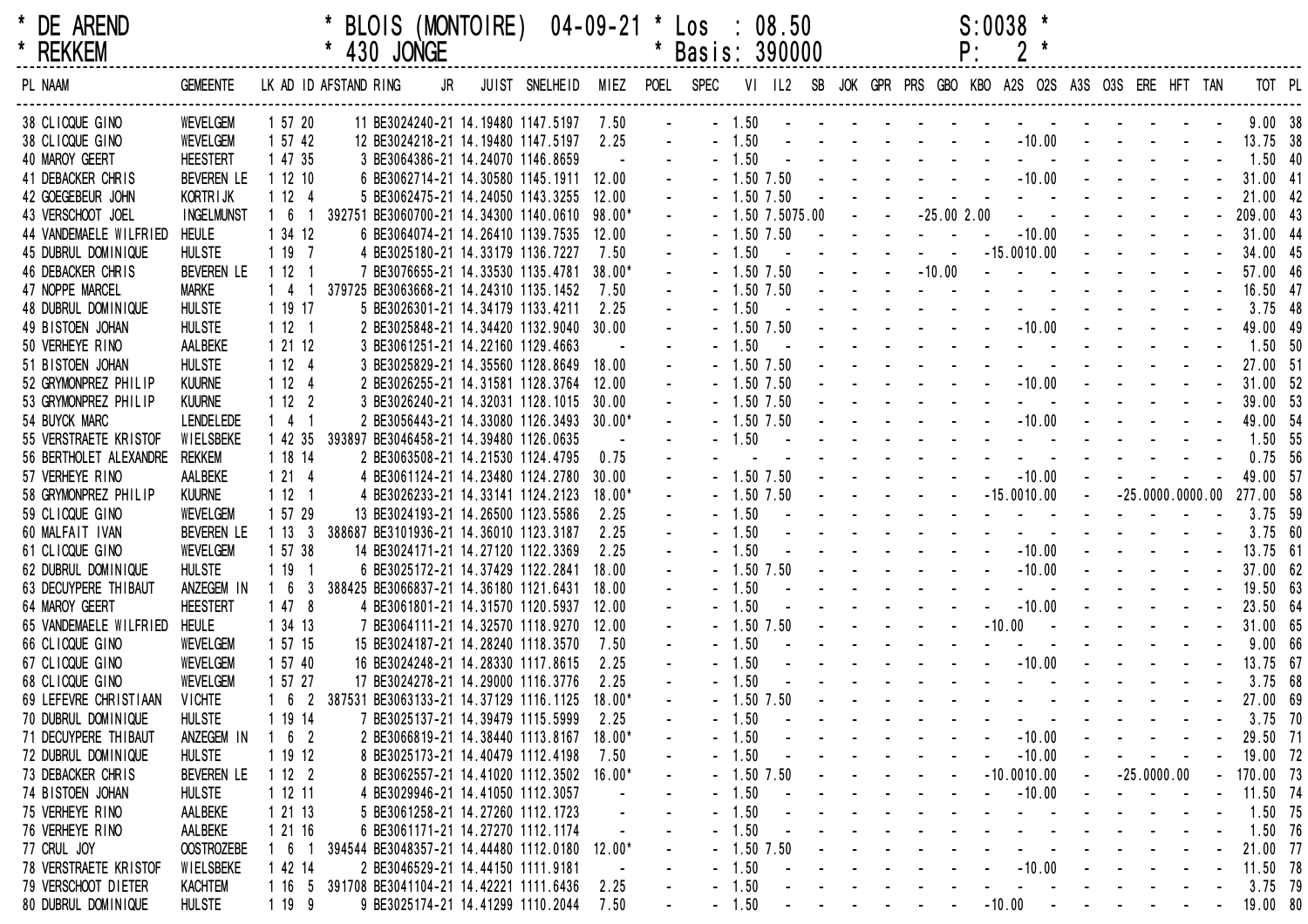| k | <b>DE AREND</b> |
|---|-----------------|
| k | <b>REKKEM</b>   |

| * DE AREND |             | * BLOIS (MONTOIRE)  04-09-21 * Los : 08.50 | $S:0038$ * |
|------------|-------------|--------------------------------------------|------------|
| * REKKEM   | * 430 JONGE | * Basis: 390000                            |            |

| * REKKEM                         |                   |                   | 430 JONGE<br>*        |                                          |                               |          | *      | Basis: 390000 |              |  |            |        |               |          |          |                                                           |               |           |           |
|----------------------------------|-------------------|-------------------|-----------------------|------------------------------------------|-------------------------------|----------|--------|---------------|--------------|--|------------|--------|---------------|----------|----------|-----------------------------------------------------------|---------------|-----------|-----------|
| PL NAAM                          | <b>GEMEENTE</b>   |                   | LK AD ID AFSTAND RING | JR                                       | JUIST SNELHEID MIEZ POEL SPEC |          |        |               |              |  |            |        |               |          |          | VI IL2 SB JOK GPR PRS GBO KBO A2S O2S A3S O3S ERE HFT TAN |               |           | TOT PL    |
| 81 DE CALUWE SAMMY               | <b>KUURNE</b>     | $120$             |                       | 2 BE3063824-21 14.37050 1109.8055 12.00* |                               |          |        |               | $-1.50$      |  |            |        |               |          |          |                                                           |               | 13.50 81  |           |
| 82 NOPPE GILBERT & FILI WEVELGEM |                   | -5                |                       | 378446 BE3027428-21 14.31060 1109.4870   |                               | 12.00    |        |               | $-1.50$      |  |            |        |               |          |          |                                                           |               | 13.50 82  |           |
| 83 BUYCK MARC                    | <b>LENDELEDE</b>  | 4<br>- 2          |                       | 3 BE3056432-21 14.38380 1108.5802        |                               | $12.00*$ |        |               | $-1.50$ 7.50 |  |            |        | $-10.00$      |          |          |                                                           | $-25.0080.00$ | 136.00 83 |           |
| 84 MAROY GEERT                   | <b>HEESTERT</b>   | 1 47 23           |                       | 5 BE3064368-21 14.35420 1108.4380        |                               |          |        |               | 1.50         |  |            |        |               |          |          |                                                           |               |           | 1.50 84   |
| 85 VANDEMAELE WILFRIED           | <b>HEULE</b>      | 1 34 5            |                       | 8 BE3064002-21 14.36380 1107.0372        |                               | 12.00*   | $\sim$ |               | $-1.50$ 7.50 |  |            |        |               | $-10.00$ |          |                                                           |               | 31.00 85  |           |
| 86 TRUYAERT ANDRE                | <b>BELLEGEM</b>   | - 8<br>- 3        |                       | 378102 BE3060361-21 14.31410 1106.5860   |                               | 7.50     |        |               | $-1.502.50$  |  |            |        |               |          |          |                                                           |               |           | 11.50 86  |
| 87 MAROY GEERT                   | <b>HEESTERT</b>   | 1 47 13           |                       | 6 BE3064348-21 14.36500 1104.8160        |                               |          |        |               | 1.50         |  |            |        |               | $-10.00$ |          |                                                           |               | 11.50 87  |           |
| 88 CLICQUE GINO                  | <b>WEVELGEM</b>   | 1577              |                       | 18 BE3024209-21 14.32350 1104.7006       |                               | $10.00*$ | $\sim$ |               | 1.50         |  |            |        | $-10.0010.00$ |          |          |                                                           |               |           | 31.50 88  |
| 89 TRUYAERT ANDRE                | <b>BELLEGEM</b>   | 18<br>- 2         |                       | 2 BE3060325-21 14.32210 1104.4311        |                               | $4.50*$  |        |               | 1.50         |  |            |        |               | $-10.00$ |          |                                                           |               |           | 16.00 89  |
| 90 DUBRUL DOMINIQUE              | <b>HULSTE</b>     | 1192              |                       | 10 BE3025167-21 14.44109 1101.7933       |                               | $7.50*$  |        |               | 1.50         |  |            |        | $-10.0010.00$ |          |          | $-25.00$                                                  |               |           | 54.00 90  |
| 91 GOEGEBEUR JOHN                | KORTRIJK          | 1121              |                       | 6 BE3062459-21 14.37030 1100.6080        |                               | $4.50*$  |        |               | 1.50         |  |            |        | $-10.0010.00$ |          |          | $-25.00$                                                  |               | 51.00 91  |           |
| 92 VANDEMAELE WILFRIED           | HEULE             | 1 34 19           |                       | 9 BE3064072-21 14.38430 1100.4235        |                               | 4.50     |        |               | 1.50         |  |            |        |               |          |          |                                                           |               |           | $6.00$ 92 |
| 93 VERSTRAETE KRISTOF            | WIELSBEKE         | 42 1              |                       | 3 BE3046451-21 14.47580 1100.3734        |                               | $3.00*$  |        |               | 1.50         |  |            |        |               |          |          |                                                           |               |           | 4.50 93   |
| 94 CLICQUE GINO                  | <b>WEVELGEM</b>   | 1 57 35           |                       | 19 BE3024231-21 14.34000 1100.1512       |                               | 2.25     |        |               | 1.50         |  |            |        |               |          |          |                                                           |               |           | 3.75 94   |
| 95 BERTHOLET ALEXANDRE           | rekkem            | 1 18 9            |                       | 3 BE3063576-21 14.29210 1099.7377        |                               | $2.25*$  |        |               | 1.50         |  |            |        |               |          |          |                                                           |               |           | 3.75 95   |
| 96 VERSCHOOT DIETER              | <b>KACHTEM</b>    | 1 16              |                       | 2 BE3041111-21 14.46141 1099.5775        |                               | 2.25     |        |               | 1.50         |  |            |        |               |          |          |                                                           |               |           | 3.75 96   |
| 97 NAERT FRANCKY                 | LAUWE             | $1\quad2$         |                       | 376519 BE3026025-21 14.32270 1099.4861   |                               | $\sim$   |        |               | 1.50         |  |            |        |               |          |          |                                                           |               |           | $1.50$ 97 |
| 98 LEFEVRE CHRISTIAAN            | <b>VICHTE</b>     | 6                 |                       | 2 BE3062315-21 14.42389 1098.9163        |                               | $2.25*$  |        |               | 1.50         |  |            |        |               | $-10.00$ |          |                                                           |               |           | 13.75 98  |
| 99 DE CALUWE SAMMY               | <b>KUURNE</b>     | 1 20<br>- 5       |                       | 3 BE3063832-21 14.40330 1098.8304        |                               | $\sim$   |        |               | 1.50         |  |            |        |               |          |          |                                                           |               |           | 1.50 99   |
| 100 DECUYPERE THIBAUT            | ANZEGEM IN        | 6                 |                       | 3 BE3066811-21 14.43350 1098.5388        |                               | $2.25*$  | $\sim$ |               | 1.50         |  |            |        | $-10.00$      |          |          | $-15.00$                                                  |               |           | 28.75 100 |
| 101 DESMEDT WILLY                | <b>MOORSELE</b>   | -4                |                       | 381373 BE3057872-21 14.37109 1098.4825   |                               | $2.25*$  |        |               | 1.50         |  |            |        |               |          |          |                                                           |               |           | 3.75 101  |
| 102 VERSCHOOT DIETER             | <b>KACHTEM</b>    | 1166              |                       | 3 BE3041117-21 14.46411 1098.1903        |                               | 2.25     |        |               | 1.50         |  |            |        | $-10.00$      |          |          |                                                           |               |           | 13.75 102 |
| 103 VERSCHOOT DIETER             | <b>KACHTEM</b>    | 1 16 13           |                       | 4 BE3041136-21 14.46431 1098.0877        |                               |          |        |               | 1.50         |  |            |        |               |          |          |                                                           |               |           | 1.50 103  |
| 104 VANDEMAELE WILFRIED          | <b>HEULE</b>      | 1 34 16           |                       | 10 BE3064117-21 14.39500 1096.9109       |                               | $2.25*$  | $\sim$ |               | 1.50         |  |            |        |               | $-10.00$ |          |                                                           |               |           | 13.75 104 |
| 105 VERSTRAETE KRISTOF           | WIELSBEKE         | 1427              |                       | 4 BE3046493-21 14.49170 1096.3409        |                               | $\sim$   |        |               | 1.50         |  |            |        |               | $-10.00$ |          |                                                           |               |           | 11.50 105 |
| 106 MALFAIT IVAN                 | <b>BEVEREN LE</b> | 1136              |                       | 2 BE3101913-21 14.44410 1095.8705        |                               | 2.25     | $\sim$ |               | 1.50         |  |            |        |               |          |          |                                                           |               |           | 3.75 106  |
| 107 DEBACKER CHRIS               | <b>BEVEREN LE</b> | 1129              |                       | 9 BE3062664-21 14.46310 1095.2419        |                               | $2.25*$  |        |               | 1.50         |  |            |        | $-10.00$      |          |          |                                                           |               |           | 13.75 107 |
| 108 LAPERRE WOUTER               | <b>BISSEGEM</b>   | 4<br>-2           |                       | 381318 BE3026528-21 14.38202 1094.6823   |                               | $0.75*$  |        |               | 1.50         |  |            |        |               |          |          |                                                           |               |           | 2.25 108  |
| 109 VERSTRAETE KRISTOF           | WIELSBEKE         | 42 15             |                       | 5 BE3046540-21 14.49540 1094.4624        |                               |          |        |               | 1.50         |  |            |        |               |          |          |                                                           |               |           | 1.50 109  |
| 110 DESMEDT WILLY                | <b>MOORSELE</b>   | $142$             |                       | 2 BE3057828-21 14.38279 1094.4370        |                               |          |        |               | 1.50         |  |            |        |               | $-10.00$ |          |                                                           |               |           | 11.50 110 |
| 111 BERTHOLET ALEXANDRE          | rekkem            | 118<br>- 2        |                       | 4 BE3061225-21 14.31000 1094.4164        |                               |          |        |               | 1.50         |  |            |        |               |          |          |                                                           |               |           | 1.50 111  |
| 112 POTTILLIUS GINETTE           | <b>MENEN</b>      | 1 5<br>-3         |                       | 374669 BE3094517-21 14.32320 1093.8176   |                               |          |        |               | 1.50         |  |            |        |               |          |          |                                                           |               |           | 1.50 112  |
| 113 MALFAIT IVAN                 | <b>BEVEREN LE</b> | 13 7              |                       | 3 BE3101951-21 14.46210 1090.7451        |                               |          |        |               | 1.50         |  |            |        |               |          |          |                                                           |               |           | 1.50 113  |
| 114 VERSCHOOT JOEL               | <b>INGELMUNST</b> | $1\quad 6$<br>- 3 |                       | 2 BE2125315-21 14.50080 1090.5711        |                               |          |        |               | $-1.50$      |  |            |        |               | $-7.00$  |          |                                                           |               |           | 8.50 114  |
| 115 DEBACKER CHRIS               | <b>BEVEREN LE</b> | 1127              |                       | 10 BE3062659-21 14.48130 1090.0442       |                               |          |        |               | $-1.50$      |  |            |        | $-10.00$      |          |          |                                                           |               |           | 11.50 115 |
| 116 CLICQUE GINO                 | <b>WEVELGEM</b>   | 1 57 48           |                       | 20 BE3024188-21 14.37360 1088.7572       |                               |          |        |               | $-1.50$      |  |            |        |               |          |          |                                                           |               |           | 1.50 116  |
| 117 VERHEYE RINO                 | AALBEKE           | 1 21 17           |                       | 7 BE3061157-21 14.34460 1088.5159        |                               |          |        |               | $-1.50$      |  |            |        |               |          |          |                                                           |               |           | 1.50 117  |
| 118 CLICQUE GINO                 | <b>WEVELGEM</b>   | 1575              |                       | 21 BE3024196-21 14.38050 1087.2454       |                               |          |        |               | $-1.50$      |  |            |        |               |          |          |                                                           |               |           | 1.50 118  |
| 118 CLICQUE GINO                 | <b>WEVELGEM</b>   | 1 57 44           |                       | 22 BE3024246-21 14.38050 1087.2454       |                               |          |        |               | $-1.50$      |  |            |        |               |          |          |                                                           |               |           | 1.50 118  |
| 120 VERSCHOOT DIETER             | <b>KACHTEM</b>    | 1 16 11           |                       | 5 BE3041145-21 14.51241 1083.8578        |                               |          |        |               | $-1.50$      |  |            |        |               |          |          |                                                           |               |           | 1.50 120  |
| 121 GOEGEBEUR JOHN               | KORTR I JK        | 1123              |                       | 7 BE3062462-21 14.42390 1083.1306        |                               |          |        |               | $-1.50$      |  | $\sim 100$ | $\sim$ | $-10.00$      |          | $-25.00$ |                                                           |               |           | 36.50 121 |
| 122 CLICQUE GINO                 | <b>WEVELGEM</b>   | 1 57 57           |                       | 23 BE3024267-21 14.39370 1082.4770       |                               |          |        |               | $-1.50$      |  |            |        |               |          |          |                                                           |               |           | 1.50 122  |
| 123 CLICQUE GINO                 | <b>WEVELGEM</b>   | 1 57 28           |                       | 24 BE3024189-21 14.39480 1081.9097       |                               |          |        |               | $-1.50$      |  |            |        |               |          |          |                                                           |               |           | 1.50 123  |